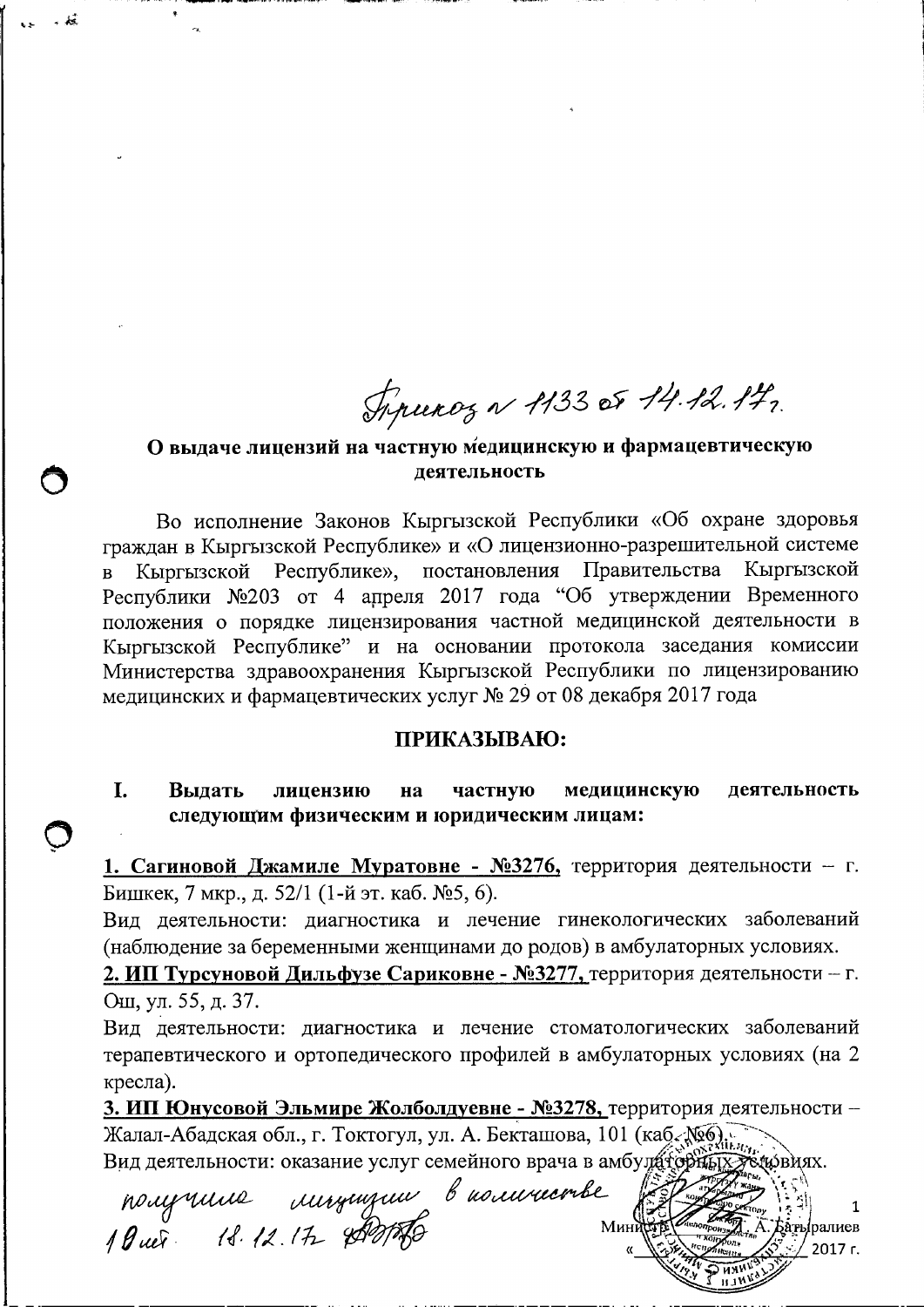4. ИП Баймуратову Залкарбеку Аширбаевичу - №3279, территория деятельности - Баткенская обл., г. Кадамжай, ул. А. Орозбекова, д. 98, кв. За, уч. 1.

ĥ

Вид деятельности: диагностика и лечение терапевтических и гинекологических заболеваний в амбулаторных и стационарных условиях (на 18 коек).

5. ИП Дигай Наталье Иннокентьевне - №3280, территория деятельности - г. Бишкек, ул. Московская, 71.

Вид деятельности: проведение косметологических процедур в амбулаторных условиях.

6. ОсОО "ТОМЭКС" - №3281, территория деятельности - г. Бишкек, ул. Панфилова, 165.

томографии, компьютерной Вид деятельности: проведение магнитнорезонансной томографии, **y3**рентгенологической диагностики  $\overline{\mathbf{M}}$  $\bf{B}$ амбулаторных условиях.

7. ОсОО "КЛИНИКА СЕМЬЯ" - №3282, территория деятельности - г. Бишкек, ул. Токомбаева, д. 45/1, офис 2-3.

Вид деятельности: диагностика и консервативное лечение урологических, оториноларингологических, нефрологических, педиатрических, стоматологических заболеваний неврологических, гинекологических  $\mathbf{M}$ терапевтического профиля (на 1 кресло), проведение УЗ-диагностики в амбулаторных условиях.

8. ОсОО "Вита Мед Лтд" - №3283, территория деятельности - г. Бишкек, Байтик Баатыра, 36, корпус 12.

Вид деятельности: диагностика и лечение нефрологических заболеваний (проведение гемодиализа на 18 коек) вамбулаторных условиях.

9. Внести в перечень к лицензии ОсОО "Интермедикал", территория деятельности - г. Бишкек, ул. Жибек-Жолу, 503/1.

Вид деятельности: проведение лабораторной диагностики (общеклинических, биохимических, ИФА и ПЦР лабораторных исследований) в амбулаторных условиях.

Приемные пункты забора и сбора биоматериала по следующим адресам: г. Бишкек, ул. Кольбаева, 42 (ЦСМ №5, 3-й эт., протокол аренды МЗ КР №7 от 26.10.2017r).

II. Выдать лицензию на фармацевтическую деятельность следующим юридическим лицам:

1. ИП Гузевой Ольге Владимировне-5129, территория деятельности КР, - Чуйская обл., Московский р-н, с. Беловодское, ул. Калинина, 60 (аптека). Вид деятельности: реализация лекарственных средств.

2. ИП Кубанычбек кызы Курманжан-5130, территория деяте